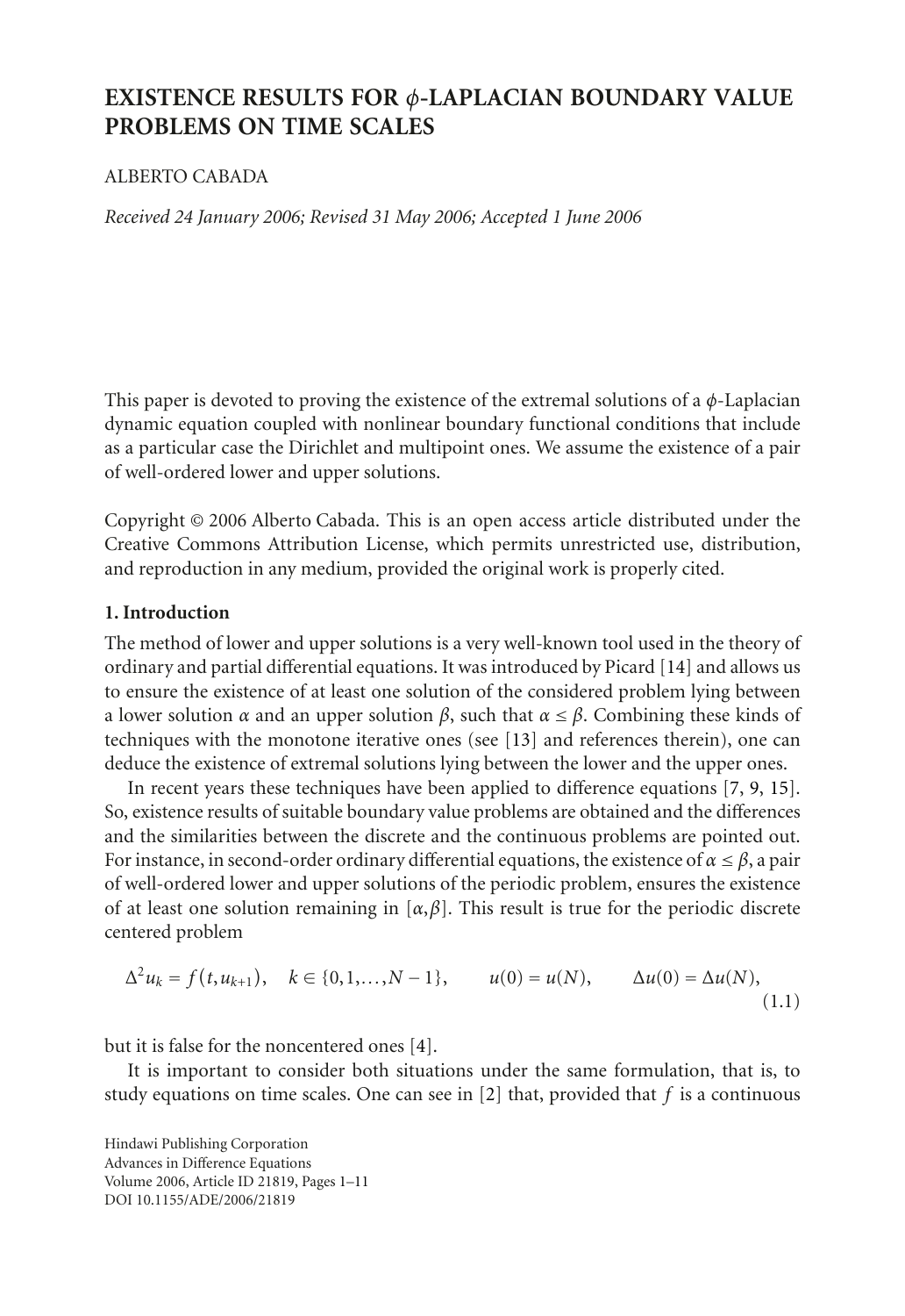function, the second-order Dirichlet problem

$$
u^{\Delta\Delta}(t) = f(t, u^{\sigma}(t)), \quad t \in [a, b], \qquad u(a) = A, \qquad u(\sigma^2(b)) = B,
$$
 (1.2)

has at least one solution lying between a pair of well-ordered lower and upper solutions. This study has been continued in [\[5\]](#page-9-5) for *n*th-order periodic boundary value problems, in [\[11\]](#page-10-3) for antiperiodic dynamic equations, and in [\[1\]](#page-9-6) for second-order dynamic equations with dependence of the nonlinear term on the first derivative.

This paper is devoted to the study of the *φ*-Laplacian problem, which arises in the theory of radial solutions for the *p*-Laplacian equation ( $\phi(x) = |x|^{p-2}x$ ) on an annular domain (see [\[12\]](#page-10-4) and references therein) and has been studied recently for differential equations (see, e.g.,  $[6, 10]$  $[6, 10]$  $[6, 10]$ ) and also for difference equations  $[4, 8]$  $[4, 8]$  $[4, 8]$ . It can be treated in the framework of second-order equations with discontinuities on the spacial variables [\[10\]](#page-10-5).

First we study the existence results for the following boundary value problem:

$$
-[\phi(u^{\Delta}(t))]^{\Delta} = f(t, u^{\sigma}(t)), \quad t \in \mathbb{T}^{\kappa^2} \equiv [a, b], \tag{1.3}
$$

<span id="page-1-2"></span><span id="page-1-1"></span><span id="page-1-0"></span>
$$
B_1(u(a), u) = 0,
$$
\n(1.4)

$$
B_2(u, u(\sigma^2(b))) = 0.
$$
 (1.5)

We assume that the following conditions are fulfilled:

- $(H_1)$   $f: I \times \mathbb{R} \to \mathbb{R}$  is a continuous function;
- $(H_2)$   $\phi : \mathbb{R} \to \mathbb{R}$  is continuous, strictly increasing,  $\phi(0) = 0$ , and  $\phi(\mathbb{R}) = \mathbb{R}$ ;
- $(H_3)$   $B_1 : \mathbb{R} \times C(\mathbb{T}) \to \mathbb{R}$  is a continuous function, nondecreasing in the second variable;  $B_2$ :  $C(\mathbb{T}) \times \mathbb{R} \to \mathbb{R}$  is a continuous function, nonincreasing in the first variable.

*Remark 1.1.* Note that the assumption  $\phi(0) = 0$  is not a restriction. By redefining  $\bar{\phi}(x) =$  $\phi(x) - \phi(0)$ , the same problem is considered.

It is clear that, by defining  $B_1(x, \eta) = x - c_0$  and  $B_2(\xi, \gamma) = \gamma - c_1$ , these functional conditions include as a particular case the Dirichlet conditions

$$
u(a) = c_0, \qquad u(\sigma^2(b)) = c_1. \tag{1.6}
$$

The multipoint boundary value conditions are given by

$$
B_1(x,\eta) = -x + \sum_{i=1}^n a_i \eta(t_i), \qquad B_2(\xi, y) = y - \sum_{j=1}^m b_j \xi(s_j), \qquad (1.7)
$$

with  $n, m \in \mathbb{N}$ ,  $a_i, b_j \ge 0$  for all  $i = 1, \ldots, n$  and  $j = 1, \ldots, m$ ,  $a < t_1 < \cdots < t_n \le \sigma^2(b)$ , and  $a \leq s_1 < \cdots < s_m < \sigma^2(b).$ 

Now, choosing two  $\Delta$ -measurable sets  $J_0, J_1 \subset \mathbb{T}$  and  $l, r \in \mathbb{N}$  odd, it is possible to consider nonlinear boundary conditions as

$$
u(a) = \int_{J_0} u^l(t)\Delta t, \qquad u(\sigma^2(b)) = \int_{J_1} u^r(t)\Delta t,
$$
 (1.8)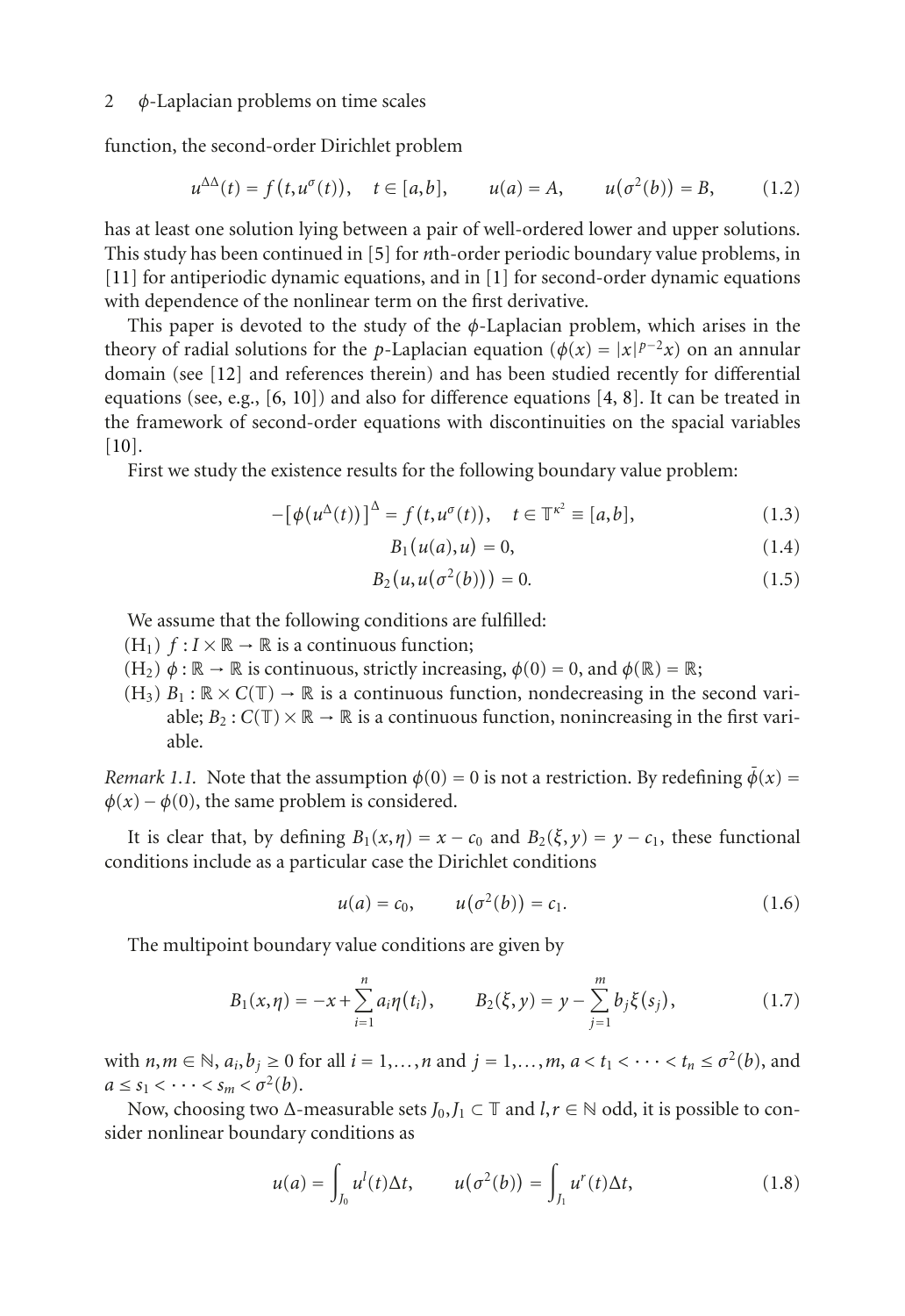$$
u(a) = \max_{t \in J_0} u(t), \qquad u(\sigma^2(b)) = \min_{t \in J_1} u(t). \tag{1.9}
$$

In [Section 2](#page-3-0) we prove the existence of at least one solution of problem [\(1.3\)](#page-1-0)–[\(1.5\)](#page-1-1) lying between a lower solution *α* and an upper solution *β*, such that *α* <sup>≤</sup> *<sup>β</sup>*. [Section 3](#page-7-0) is devoted to warrant the existence of extremal solutions of problem  $(1.3)-(1.4)$  $(1.3)-(1.4)$  $(1.3)-(1.4)$  coupled in this case with the nonfunctional boundary condition

<span id="page-2-0"></span>
$$
B_2(u(a), u(\sigma^2(b))) = 0.
$$
 (1.10)

The exposed results improve the ones given in [\[2](#page-9-3)] when  $\phi$  is the identity and the Dirichlet conditions are considered. In this case the regularity of the lower and the upper solutions is weakened, here corners in the graphs are allowed. Moreover they cover the existence results given in [\[4](#page-9-2)] for difference equations.

Before defining the concept of lower and upper solutions, we introduce the following notations:

$$
u(t^+) = \begin{cases} \lim_{s \to t^+} u(s) & \text{if } t \text{ is right-dense,} \\ u(t) & \text{if } t \text{ is right-scattered,} \end{cases} \tag{1.11}
$$
\n
$$
u(t^-) = \begin{cases} \lim_{s \to t^-} u(s) & \text{if } t \text{ is left-dense,} \\ u(\rho(t)) & \text{if } t \text{ is left-scattered.} \end{cases} \tag{1.12}
$$

<span id="page-2-1"></span>*Definition 1.2.* Let  $n \ge 0$  be given and let  $a = t_0 < t_1 < t_2 < \cdots < t_n < t_{n+1} = \sigma(b)$  be fixed.  $\alpha \in C(\mathbb{T})$  is said to be a lower solution of problem [\(1.3\)](#page-1-0)-[\(1.4\)](#page-1-2) if the following properties hold.

- (1)  $\alpha^{\Delta}$  is bounded on  $\mathbb{T}^{\kappa} \setminus \{t_1, \ldots, t_n\}.$
- (2) For all  $i \in \{1, ..., n\}$ , there are  $\alpha^{\Delta}(t_i^-), \alpha^{\Delta}(t_i^+) \in \mathbb{R}$  satisfying the following in-<br>equality: equality:

$$
\alpha^{\Delta}(t_i^-) < \alpha^{\Delta}(t_i^+). \tag{1.12}
$$

(3) For all  $i = 0, 1, \ldots, n$ ,  $\phi(\alpha^{\Delta}) \in C^1(t_i, t_{i+1})$  and it satisfies

$$
-[\phi(\alpha^{\Delta}(t))]^{\Delta} \le f(t, \alpha^{\sigma}(t)), \quad t \in (t_i, t_{i+1}),
$$
  
\n
$$
B_1(\alpha(a), \alpha) \ge 0 \ge B_2(\alpha, \alpha(\sigma^2(b))).
$$
\n(1.13)

 $\beta \in C(\mathbb{T})$  is an upper solution of problem [\(1.3\)](#page-1-0)–[\(1.5\)](#page-1-1) if the reversed inequalities hold for suitable points  $a = s_0 < s_1 < s_2 < \cdots < s_n < s_{n+1} = \sigma(b)$ .

We look for solutions  $u$  of problem  $(1.3)$ – $(1.5)$  belonging to the set

$$
\{u \in C(\mathbb{T}) : u \in C^{1}(\mathbb{T}^{\kappa}) : \phi(u^{\Delta}) \in C^{1}([a, b])\}.
$$
 (1.14)

We define  $[\alpha, \beta] = \{v \in C(\mathbb{T}) : \alpha(t) \le v(t) \le \beta(t) \text{ for all } t \in \mathbb{T}\}.$ 

or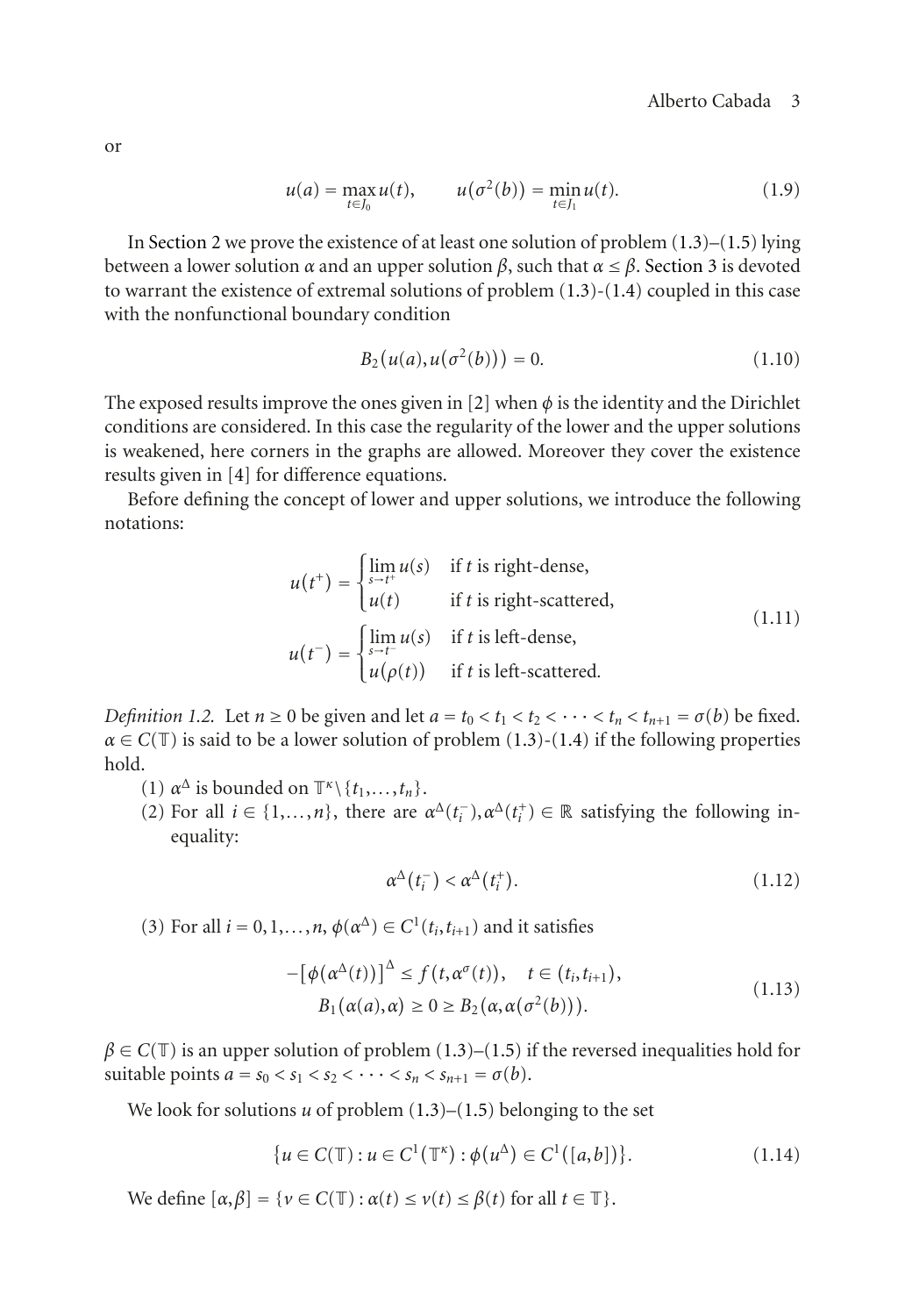## <span id="page-3-0"></span>**2. Existence of solutions**

In this section, provided that hypotheses  $(H_1)$ – $(H_3)$  are satisfied, we prove the existence of at least one solution in the sector  $[\alpha, \beta]$  of the problem [\(1.3\)](#page-1-0)–[\(1.5\)](#page-1-1). First we construct a truncated problem as follows.

Define  $p(t, x) = \max\{\alpha(t), \min\{x, \beta(t)\}\}\$ for all  $t \in \mathbb{T}$  and  $x \in \mathbb{R}$ . Thus, we consider the following modified problem:

$$
-[\phi(u^{\Delta}(t))]^{\Delta} = f(t, p(\sigma(t), u^{\sigma}(t))), \quad t \in [a, b],
$$
\n(2.1)

<span id="page-3-3"></span><span id="page-3-2"></span><span id="page-3-1"></span>
$$
u(a) = B_1^*(u) = p(a, u(a) + B_1(u(a), u)),
$$
\n(2.2)

$$
u(\sigma^{2}(b)) = B_{2}^{*}(u) = p(\sigma^{2}(b), u(\sigma^{2}(b)) - B_{2}(u, u(\sigma^{2}(b))))
$$
 (2.3)

Now, we prove the following three results for problem  $(2.1)$ – $(2.3)$ .

<span id="page-3-5"></span>LEMMA 2.1. *If u is a solution of*  $(2.1)–(2.3)$  $(2.1)–(2.3)$  $(2.1)–(2.3)$ *, then*  $u \in [\alpha, \beta]$ *.* 

*Proof.* We will only see that  $\alpha(t) \leq u(t)$  for every  $t \in \mathbb{T}$ . The case  $u(t) \leq \beta(t)$  for all  $t \in \mathbb{T}$ follows in a similar way.

By definition of  $B_1^*$  and  $B_2^*$ , using [\(2.2\)](#page-3-3) and [\(2.3\)](#page-3-2), we have that  $\alpha(a) \le u(a) \le \beta(a)$  and  $\tau^2(h) \le u(\sigma^2(h)) \le \beta(\sigma^2(h))$  $\alpha(\sigma^2(b)) \leq u(\sigma^2(b)) \leq \beta(\sigma^2(b)).$ 

Now, let  $s_0 \in (a, \sigma^2(b))$  such that

<span id="page-3-4"></span>
$$
\alpha(s_0) - u(s_0) = \max_{t \in \mathbb{T}} \left\{ (\alpha - u)(t) \right\} > 0,
$$
\n(2.4)

$$
(\alpha - u)(t) < (\alpha - u)(s_0) \quad \forall \, t \in (s_0, \sigma^2(b)). \tag{2.5}
$$

As a consequence,

$$
(\alpha - u)^{\Delta}(s_0^-) \ge 0 \ge (\alpha - u)^{\Delta}(s_0^+), \tag{2.6}
$$

which tells us that there exists  $i_0 \in \{0, \ldots, n\}$  such that  $s_0 \in (t_{i_0}, t_{i_0+1})$ .

In the case when  $s_0$  is a right-dense point of  $\mathbb{T}$ , we have that  $\alpha - u \geq 0$  on  $[s_0, s_1] \subset$  $(t_{i_0}, t_{i_0+1})$  for some suitable  $s_1 > s_0$ . So, for all  $t \in [s_0, \rho(s_1)]$ , it is satisfied that

$$
-[\phi(u^{\Delta}(t))]^{\Delta} = f(t, \alpha^{\sigma}(t)) \ge -[\phi(\alpha^{\Delta}(t))]^{\Delta}, \qquad (2.7)
$$

and, integrating on  $[s, t] \subset (s_0, \rho(s_1))$ , we arrive at

$$
\phi(u^{\Delta}(t)) - \phi(\alpha^{\Delta}(t)) \le \phi(u^{\Delta}(s)) - \phi(\alpha^{\Delta}(s)).
$$
\n(2.8)

So, passing to the limit in *s*, from the regularity of *α* and *u* on ( $t_{i_0}, t_{i_0+1}$ ), we conclude that

$$
\phi(u^{\Delta}(t)) - \phi(\alpha^{\Delta}(t)) \le \phi(u^{\Delta}(s_0^+)) - \phi(\alpha^{\Delta}(s_0^+)) \le 0,
$$
\n(2.9)

for all  $t \in (s_0, \rho(s_1)).$ 

From this expression we arrive at  $(\alpha - u)^{\Delta} \ge 0$  on  $[s_0, \rho(s_1)]$ , which contradicts the definition of  $s_0$ .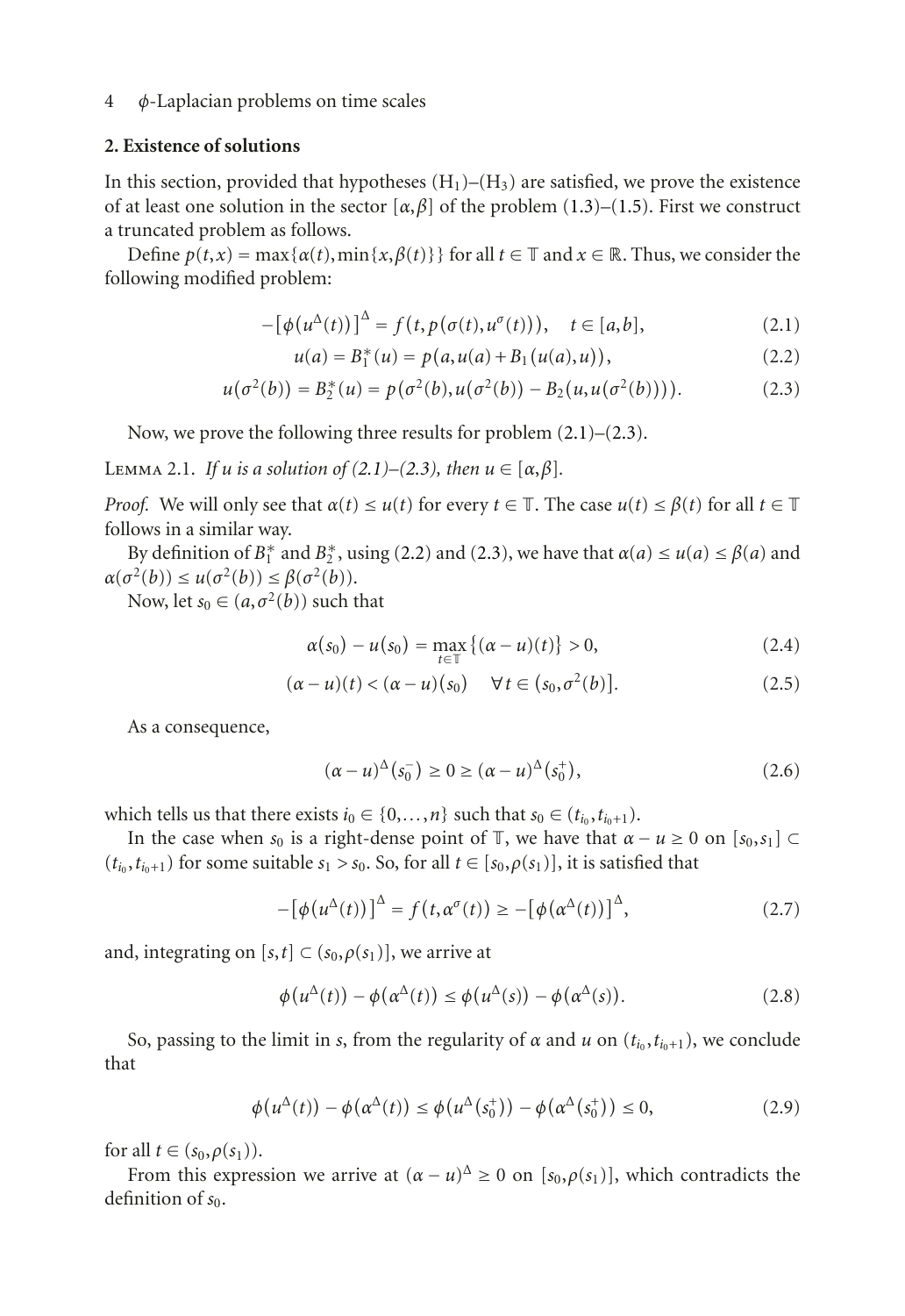When  $s_0$  is right-scattered, we have, from  $(2.5)$ , that

$$
(\alpha - u)^{\Delta}(s_0) < 0. \tag{2.10}
$$

If moreover  $s_0$  is left-dense, the continuity of  $(\alpha - u)^{\Delta}$  on  $(t_{i_0}, t_{i_0+1})$  implies that there exists an interval  $V_0 \subset (t_{i_0}, s_0)$  such that

$$
(\alpha - u)(t) > (\alpha - u)(s_0) \quad \forall t \in V_0,
$$
\n(2.11)

which contradicts the definition of  $s_0$ .

Finally, when  $s_0$  is isolated, we know that  $(\alpha - u)^{\Delta}(\rho(s_0)) \ge 0 > (\alpha - u)^{\Delta}(s_0)$  and

$$
-[\phi(u^{\Delta}(\rho(s_0))))^{\Delta} = f(\rho(s_0), \alpha(s_0)) \ge -[\phi(\alpha^{\Delta}(\rho(s_0))))^{\Delta}.
$$
 (2.12)

Thus, we get at the following contradiction:

$$
-[\phi(u^{\Delta}(s_0))] + [\phi(u^{\Delta}(\rho(s_0))))] \ge -[\phi(\alpha^{\Delta}(s_0))] + [\phi(\alpha^{\Delta}(\rho(s_0))))]
$$
  

$$
> -[\phi(u^{\Delta}(s_0))] + [\phi(u^{\Delta}(\rho(s_0)))].
$$
 (2.13)

LEMMA 2.2. *If u* is a solution of problem [\(2.1\)](#page-3-1)–[\(2.3\)](#page-3-2), then  $B_1(u(a), u) = 0 = B_2(u, u(\sigma^2(b)))$ . *Proof.* Suppose that  $u(\sigma^2(b)) - B_2(u, u(\sigma^2(b))) < \alpha(\sigma^2(b))$ . By definition of  $B_2^*$ , we obtain  $u(\sigma^2(b)) - \alpha(\sigma^2(b))$  $u(\sigma^2(b)) = \alpha(\sigma^2(b)).$ 

Thus, using the monotone properties of  $B_2$  and [Lemma 2.1,](#page-3-5) we conclude

$$
\alpha(\sigma^2(b)) > \alpha(\sigma^2(b)) - B_2(u, \alpha(\sigma^2(b))) \ge \alpha(\sigma^2(b)) - B_2(\alpha, \alpha(\sigma^2(b))) \ge \alpha(\sigma^2(b)),
$$
\n(2.14)

reaching a contradiction.

An analogous argument proves that  $u(\sigma^2(b)) + B_2(u, u(\sigma^2(b))) \leq \beta(\sigma^2(b))$ . In consequence, it is clear that condition  $(1.5)$  holds. In the same way we prove that  $(1.4)$  is veri- $\Box$ 

Now we prove the existence of at least one solution of the modified problem.

<span id="page-4-1"></span>Lemma 2.3. *Let α and β be a lower solution and an upper solution, respectively, for problem*  $(1.3)$ <sup> $-$ </sup> $(1.5)$  *such that*  $\alpha \leq \beta$  *in*  $\mathbb{T}$ *. If hypotheses*  $(H_1)$  $-(H_3)$  *are satisfied, then problem*  $(2.1)$ *[\(2.3\)](#page-3-2) has at least one solution.*

*Proof.* Let  $T: C(\mathbb{T}) \to C(\mathbb{T})$  be defined for all  $t \in \mathbb{T}$  as

$$
Tu(t) = B_2^*(u) - \int_t^{\sigma(b)} \phi^{-1} \left( \tau_u - \int_a^r f(s, p(\sigma(s), u^{\sigma}(s))) \Delta s \right) \Delta r,
$$
 (2.15)

with  $\tau_u$  the unique solution of the expression

<span id="page-4-0"></span>
$$
\int_{a}^{\sigma(b)} \phi^{-1} \left( \tau_u - \int_{a}^{r} f(s, p(\sigma(s), u^{\sigma}(s))) \Delta s \right) \Delta r = B_2^*(u) - B_1^*(u). \tag{2.16}
$$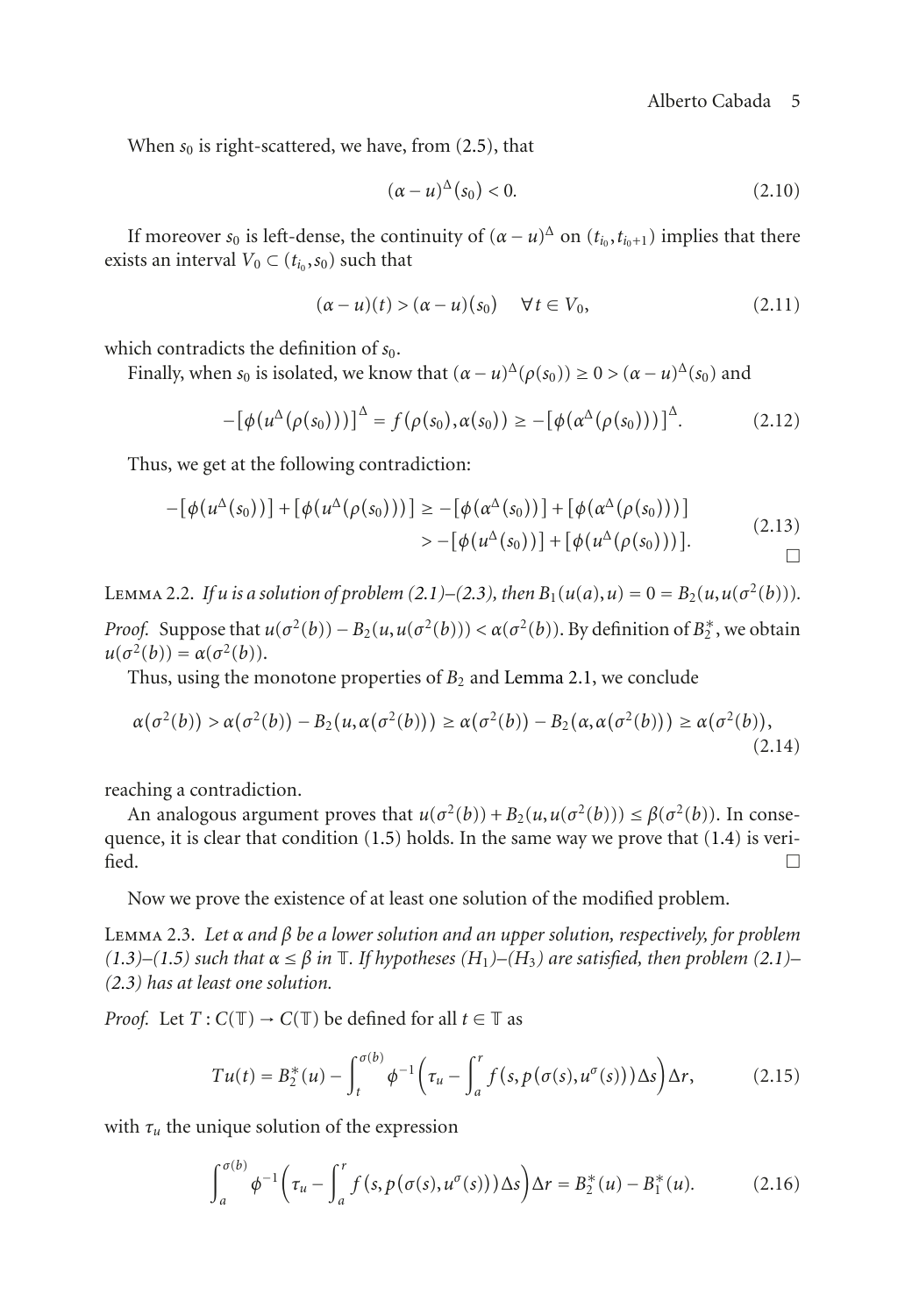It is not difficult to verify that *u* is a fixed point of *T* if and only if *u* is a solution of  $(2.1)–(2.3)$  $(2.1)–(2.3)$  $(2.1)–(2.3)$ .

First, we see that operator *T* is well defined.

Let  $u \in C(\mathbb{T})$  be fixed; we define the function  $g_u : \mathbb{R} \to \mathbb{R}$  as follows:

$$
g_u(x) = \int_a^{\sigma(b)} \phi^{-1}\left(x - \int_a^r f(s, p(\sigma(s), u^{\sigma}(s))) \Delta s\right) \Delta r \quad \forall x \in \mathbb{R}.
$$
 (2.17)

Since  $u$  is fixed,  $g_u$  is a continuous and strictly increasing function on  $\mathbb{R}$ .

Note that the continuity of  $f$  and the definition of  $p$  imply that there exists  $M > 0$ independent of  $u \in C(\mathbb{T})$  such that

<span id="page-5-1"></span><span id="page-5-0"></span>
$$
|f(t, p(\sigma(t), u^{\sigma}(t)))| \le M \quad \forall t \in \mathbb{T}^{\kappa}.
$$
 (2.18)

Since  $\phi^{-1}$  is increasing, we have, for each  $x \in \mathbb{R}$ , that

$$
g_{-}(x) \equiv (\sigma(b) - a)\phi^{-1}(x - (\sigma(b) - a)M) \le g_{u}(x)
$$
  
 
$$
\le (\sigma(b) - a)\phi^{-1}(x + (\sigma(b) - a)M) \equiv g_{+}(x).
$$
 (2.19)

The functions  $g_{\pm}$  are continuous, strictly increasing and, since  $\phi(\mathbb{R}) = \mathbb{R}, g_{\pm}(\mathbb{R}) = \mathbb{R}$ . So, we have that  $g_u(\mathbb{R}) = \mathbb{R}$  for all  $u \in C(\mathbb{T})$ , and then for each  $u \in C(\mathbb{T})$  there exists a unique  $\tau_u$  satisfying  $g_u(\tau_u) = B_2^*(u) - B_1^*(u)$  which is equivalent to the fact that [\(2.16\)](#page-4-0) is<br>uniquely solvable for each  $u \in C(\mathbb{T})$ uniquely solvable for each  $u \in C(\mathbb{T})$ .

Now call  $c(u)_\pm = (g_\pm)^{-1}(B_2^*(u) - B_1^*(u))$ . From [\(2.19\)](#page-5-0) we deduce that

$$
c(u)_+ \leq \tau_u \leq c(u)_- \quad \forall \, u \in C(\mathbb{T}). \tag{2.20}
$$

And now, since  $B_2^*(u) - B_1^*(u)$  is bounded in  $C(T)$  and  $(g_{\pm})^{-1}$  are continuous in  $\mathbb{R}$ , there exists  $L > 0$  such that

<span id="page-5-2"></span>
$$
|\tau_u| \le L \quad \forall u \in C(\mathbb{T}). \tag{2.21}
$$

Therefore [\(2.18\)](#page-5-1) and [\(2.21\)](#page-5-2) show that operator *T* is bounded in  $C(T)$ .

Now, we prove that it is continuous.

Suppose  $u_n \to u$  in  $C(\mathbb{T})$ . Let  $\tau_n$  be related to  $u_n$  by [\(2.16\)](#page-4-0) and  $\tau_u$  associated to  $u$ . Now we prove that  $\lim_{n\to\infty} \tau_n = \tau_u$ .

By construction of  $\tau_n$  and  $\tau_u$ , we have

$$
B_{2}^{*}(u_{n}) - B_{1}^{*}(u_{n}) - B_{2}^{*}(u) + B_{1}^{*}(u)
$$
\n
$$
= \int_{a}^{\sigma(b)} \left[ \phi^{-1} \left( \tau_{n} - \int_{a}^{r} f(s, p(\sigma(s), u_{n}^{\sigma}(s))) \Delta s \right) - \phi^{-1} \left( \tau_{u} - \int_{a}^{r} f(s, p(\sigma(s), u^{\sigma}(s))) \Delta s \right) \Delta r \right].
$$
\n(2.22)

Thus, from the continuity of  $p$ ,  $B_1$ , and  $B_2$ , we conclude that

$$
\lim_{n \to \infty} \int_{a}^{\sigma(b)} \phi^{-1} \left( \tau_n - \int_{a}^{r} f(s, p(\sigma(s), u_n^{\sigma}(s))) \Delta s \right) \Delta t = \int_{a}^{\sigma(b)} \phi^{-1} \left( \tau_u - \int_{a}^{r} f(s, p(\sigma(s), u^{\sigma}(s))) \Delta s \right) \Delta t.
$$
\n(2.23)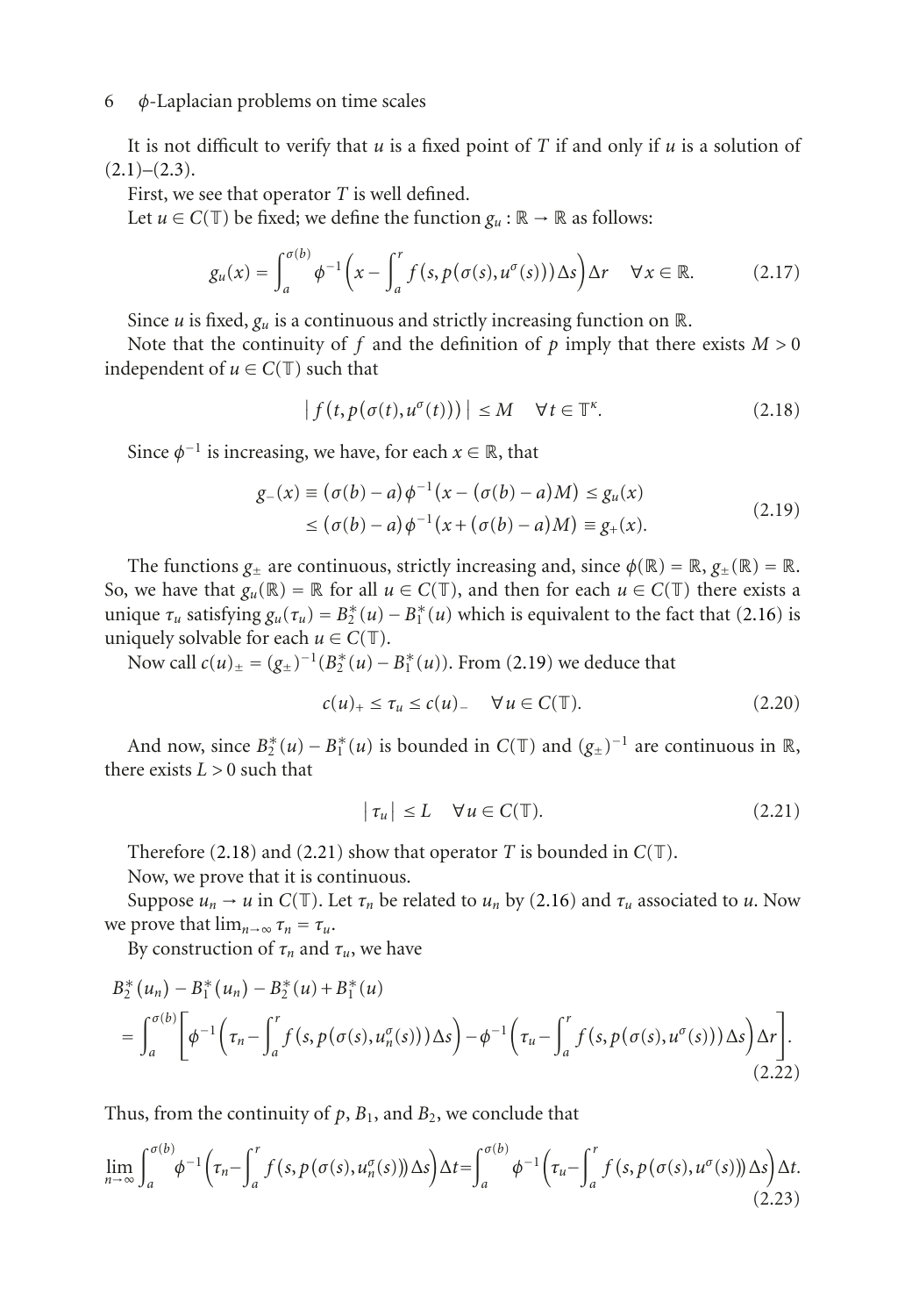From the fact that  $\{\tau_n\}$  is a bounded sequence in  $\mathbb R$ , we conclude that there exists a subsequence  $\{\tau_m\}$  converging to a real number  $\gamma = \limsup{\{\tau_n\}}$ . Thus, from the continuity of  $\phi^{-1}$ , *p*, and *f*, we have

$$
\lim_{k \to \infty} \phi^{-1} \left( \tau_{n_k} - \int_a^r f(s, p(\sigma(s), u_{n_k}^{\sigma}(s))) \Delta s \right) = \phi^{-1} \left( \gamma - \int_a^r f(s, p(\sigma(s), u^{\sigma}(s))) \Delta s \right) \quad \forall r \in \mathbb{T},
$$
\n(2.24)

and then

$$
\int_{a}^{\sigma(b)} \phi^{-1}\left(\tau_u - \int_{a}^{r} f(s, p(\sigma(s), u^{\sigma}(s))) \Delta s\right) \Delta r = \int_{a}^{\sigma(b)} \phi^{-1}\left(\gamma - \int_{a}^{r} f(s, p(\sigma(s), u^{\sigma}(s))) \Delta s\right) \Delta r.
$$
\n(2.25)

Since  $\phi^{-1}$  is a strictly increasing function, we conclude that  $\tau_u = \gamma$ .

Analogously, we verify that  $\tau_u = \liminf {\tau_n}$ .

Now, since

$$
\left|\tau_n - \int_a^t f(s, p(\sigma(s), u_n^{\sigma}(s))) \Delta s - \tau_u + \int_a^t f(s, p(\sigma(s), u^{\sigma}(s))) \Delta s\right|
$$
  
\n
$$
\leq |\tau_n - \tau_u| + \int_a^{\sigma(b)} |f(s, p(\sigma(s), u^{\sigma}(s))) - f(s, p(\sigma(s), u_n^{\sigma}(s)))| \Delta s \quad \forall t \in \mathbb{T},
$$
\n(2.26)

the convergence of the sequence

$$
\left\{\tau_n + \int_a^t f\left(s, p\left(\sigma(s), u_n^{\sigma}(s)\right)\right) \Delta s\right\} \tag{2.27}
$$

is uniform on T.

Now, by using the uniform continuity of  $\phi^{-1}$  on compact intervals, we conclude that

$$
Tu_n \longrightarrow Tu \quad \text{uniformly on } \mathbb{T}.\tag{2.28}
$$

Now we are going to prove that  $T(C(T))$  is a relatively compact set in  $C(T)$ . Using [\(2.18\)](#page-5-1), [\(2.21\)](#page-5-2), and ( $H_2$ ), we have that there exists  $Q > 0$  such that

$$
\phi^{-1}(-Q) \le (Tu)^{\Delta}(t) \le \phi^{-1}(Q) \quad \forall t \in \mathbb{T}^{\kappa}, u \in C(\mathbb{T}).
$$
 (2.29)

As a consequence, the set  $T(C(T))$  is uniformly equicontinuous:

$$
|Tu(t) - Tu(s)| = \left| \int_{s}^{t} (Tu)^{\Delta}(r) \Delta r \right| \le \max\{\phi^{-1}(-Q), \phi^{-1}(Q)\} |t - s|,
$$
 (2.30)

for all  $s, t \in \mathbb{T}$ .

Now, since  $T(C(T))$  is bounded, the Ascoli-Arzela theorem [[3](#page-9-9), Theorem IV.24] ensures that operator *T* is compact. Using the Tychonoff-Schauder fixed point theorem, see [\[2,](#page-9-3) Theorem 6.49], we know that there is at least one fixed point of *T*; hence a solution of  $(2.1)$ – $(2.3)$ .  $(2.1)–(2.3)$  $(2.1)–(2.3)$  $(2.1)–(2.3)$ .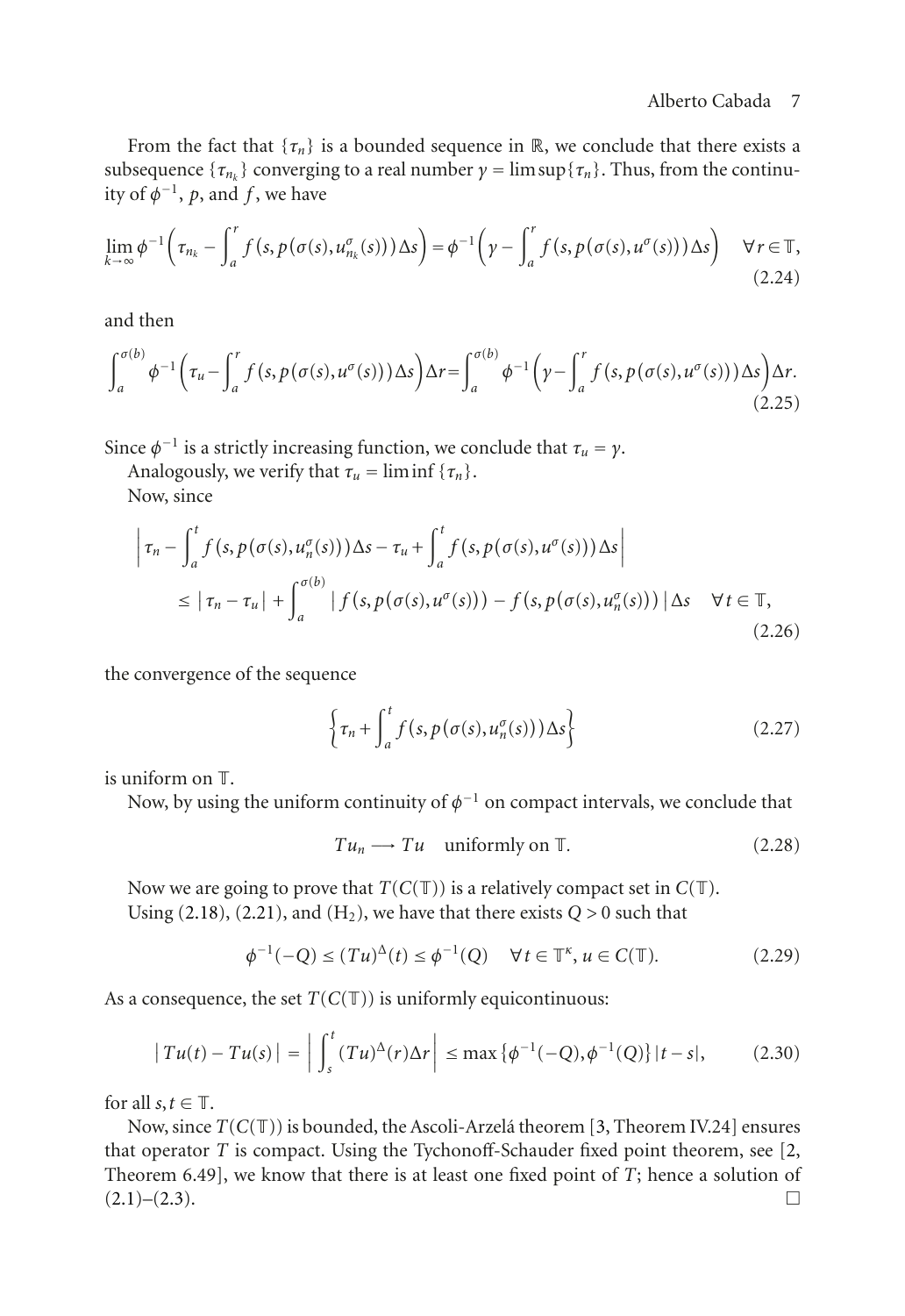<span id="page-7-1"></span>Now, we are in a position to enunciate the following existence result. The proof is a direct consequence of the three previous lemmas.

Theorem 2.4. *Let α and β be a lower solution and an upper solution, respectively, for problem [\(1.3\)](#page-1-0)–[\(1.5\)](#page-1-1) such that α* <sup>≤</sup> *<sup>β</sup> in* <sup>T</sup>*. Assume that hypotheses (H*1*)–(H*3*) are satisfied. Then problem*  $(1.3)$ – $(1.5)$  *has at least one solution*  $u \in [\alpha, \beta]$ *.* 

## <span id="page-7-0"></span>**3. Existence of extremal solutions**

In this section we prove that the problem  $(1.3)$ ,  $(1.4)$ ,  $(1.10)$  has extremal solutions on [*α*,*β*], that is, the problem has a unique solution on [*α*,*β*] or there is a pair of solutions  $\nu \leq w$  in  $[\alpha, \beta]$  such that any other solution *u* in that sector satisfies  $\nu \leq u \leq w$ .

Theorem 3.1. *Let α and β be a lower solution and an upper solution, respectively, for problem* [\(1.3\)](#page-1-0), [\(1.4\)](#page-1-2), [\(1.10\)](#page-2-0) (with obvious notation) such that  $\alpha \leq \beta$  in  $\mathbb{T}$ . Assume that hypotheses  $(H_1)$ – $(H_3)$  are satisfied. Then problem [\(1.3\)](#page-1-0), [\(1.4\)](#page-1-2), [\(1.10\)](#page-2-0) has extremal solutions in  $[\alpha, \beta]$ .

*Proof.* Denote

$$
S := \{ v \in [\alpha, \beta] : v \text{ is solution of } (1.3), (1.4), (1.10) \}. \tag{3.1}
$$

As in the proof of [Lemma 2.3,](#page-4-1) we can verify that the set

$$
S^{\Delta} := \{ \nu^{\Delta} : \nu \in S \}
$$
\n
$$
(3.2)
$$

is bounded in the *<sup>C</sup>*(T*κ*)-norm.

So *S* is closed, bounded, and uniformly equicontinuous. As a consequence, see [\[3,](#page-9-9) Theorem IV.24], we have that it is compact in  $C(\mathbb{T})$ .

Therefore, defining, for  $t \in [a, b]$ ,

$$
v_{\min}(t) := \inf \{ v(t) : v \in S \},
$$
\n(3.3)

we have that, for each  $t_0 \in \mathbb{T}$ , there is a function  $v_* \in S$  such that

<span id="page-7-2"></span>
$$
\nu_{*}(t_{0}) = \nu_{\min}(t_{0}) \qquad (3.4)
$$

and  $v_{\text{min}}$  is continuous in  $\mathbb{T}$ .

Now we prove that  $v_{\text{min}}$  is a solution of [\(1.3\)](#page-1-0), [\(1.4\)](#page-1-2), [\(1.10\)](#page-2-0), showing that  $v_{\text{min}}$  is a limit of some sequence of elements of *S*, that is, for every  $\varepsilon > 0$ , there exists  $v \in S$  such that  $\|\nu - \nu_{\min}\|_{C(\mathbb{T})} \leq \varepsilon.$ 

Fix  $\varepsilon > 0$  arbitrarily. As *S* is an equicontinuous set and  $v_{\text{min}}$  is a continuous function, there exists  $\mu > 0$  such that for  $t, s \in \mathbb{T}$  with  $|t - s| < \mu$  we have

$$
|\nu(t) - \nu(s)| < \frac{\varepsilon}{2}, \quad \forall \nu \in S \cup \{\nu_{\min}\}.\tag{3.5}
$$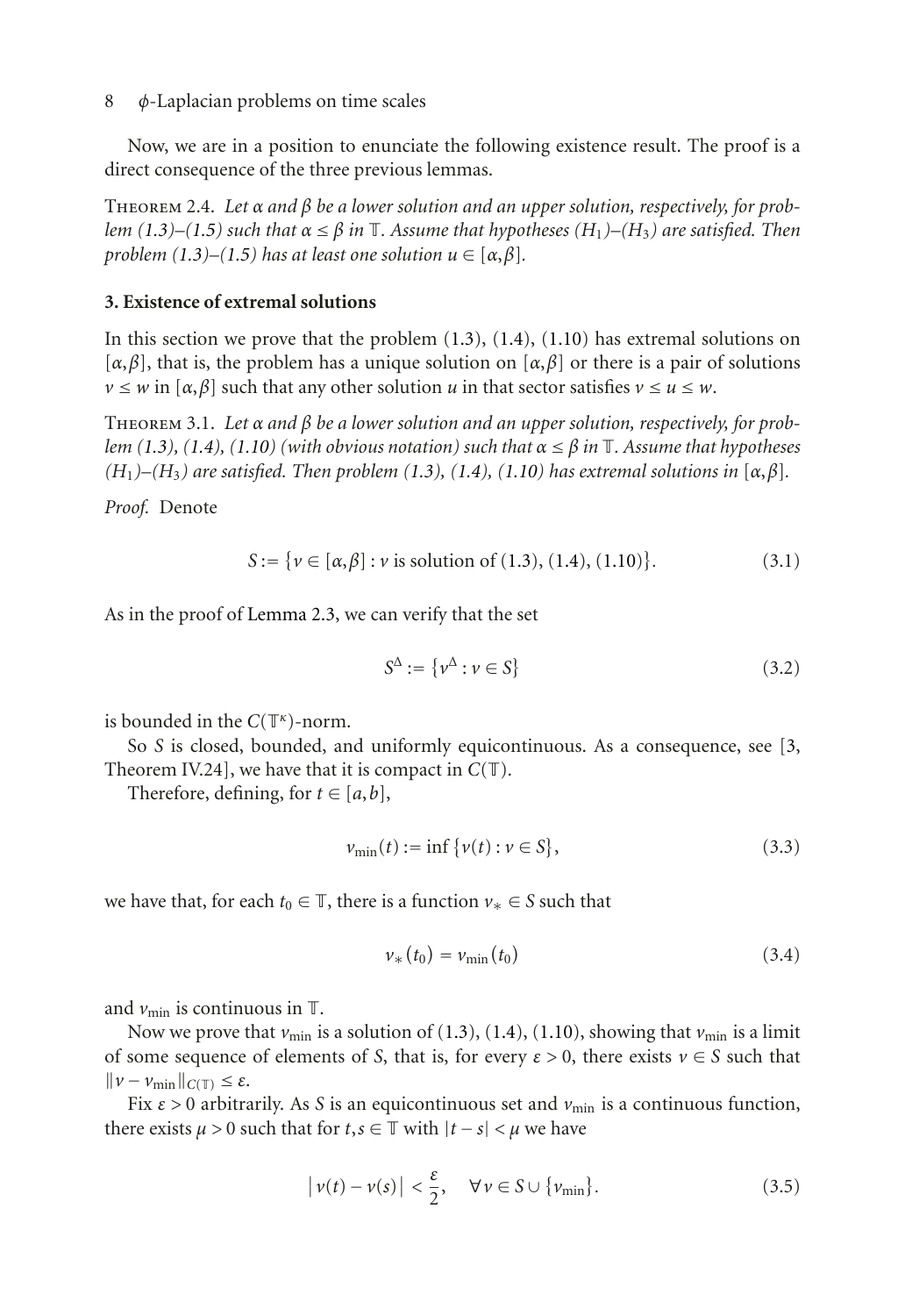Now fix  $0 < r < \mu$  and define  $\{\delta_0, \delta_1, \ldots, \delta_m\} \subset \mathbb{T}$  such that  $\delta_0 = a, \delta_m = \sigma^2(b)$ , and for  $i = 1, \ldots, m - 1,$ 

$$
\delta_{i} = \begin{cases}\n\sigma(\delta_{i-1}) & \text{if } \sigma(\delta_{i-1}) > \delta_{i-1} + r, \\
\max\{t \in \mathbb{T} \setminus \{\delta_{i-1}\} : t \leq \delta_{i-1} + r\} & \text{otherwise.} \n\end{cases}
$$
\n(3.6)

It is clear that

$$
\delta_i \geq \delta_{i-2} + r \quad \forall i = 2,...,m,
$$
  
\n
$$
\delta_i = \sigma(\delta_{i-1}) \quad \text{or} \quad 0 < \delta_i - \delta_{i-1} \leq r < \mu \quad \forall i = 1,...,m.
$$
\n(3.7)

Denote  $\beta_0(t) \equiv v_a(t)$ , where  $v_a$  is a function of *S* that satisfies  $v_a(a) = v_{\min}(a)$ , and for  $i \in \{1, \ldots, m\}$  define

$$
\beta_i(t) \equiv \beta_{i-1}(t) \quad \text{if } \beta_{i-1}(\delta_i) = \nu_{\min}(\delta_i). \tag{3.8}
$$

Otherwise, consider  $v_i \in S$  such that

$$
v_i(\delta_i) = v_{\min}(\delta_i) \tag{3.9}
$$

and define

$$
s_i := \inf \{ t \in [\delta_{i-1}, \delta_i] \cap \mathbb{T} : v_i(s) < \beta_{i-1}(s) \; \forall s \in [t, \delta_i] \cap \mathbb{T} \},
$$
\n
$$
s_{i+1} := \sup \{ t \in [\delta_i, \sigma^2(b)] \cap \mathbb{T} : v_i(s) < \beta_{i-1}(s) \; \forall s \in [\delta_i, t] \cap \mathbb{T} \},
$$
\n
$$
(3.10)
$$

and the function

$$
\beta_i(t) = \begin{cases} \beta_{i-1}(t) & \text{if } t \in (\llbracket a, s_i \rrbracket) \cup (s_{i+1}, \sigma^2(b)) \rrbracket \cap \mathbb{T}, \\ \nu_i(t) & \text{if } t \in \llbracket s_i, s_{i+1} \rrbracket \cap \mathbb{T}. \end{cases} \tag{3.11}
$$

Since function  $\beta_m$  is a  $C^1$  function except, at most, at the set

$$
A_{\beta} = \{s_i\}_{i=1}^{m+1} \cup \{\rho(s_i)\}_{i=1}^{m+1} \cup \{\sigma(s_i)\}_{i=1}^{m+1},
$$
\n(3.12)

it is clear that, by construction,

$$
\beta_m^{\Delta}(s^-) \ge \beta_m^{\Delta}(s^+) \quad \forall s \in A_{\beta}, \tag{3.13}
$$

and coincides with a solution in  $(\sigma(s_i), \rho(s_{i+1}))$ , we have that the regularity hypotheses in [Definition 1.2](#page-2-1) hold.

Now, from the definition of  $\beta_m$  and (H<sub>3</sub>), we have

$$
B_1(\beta_m(a), \beta_m) = B_1(\nu_a(a), \beta_m) \le B_1(\nu_a(a), \nu_a) = 0,
$$
  
\n
$$
B_2(\beta_m(a), \beta_m(\sigma^2(b))) = B_2(\beta_m(a), \nu_m(\sigma^2(b))) \ge B_2(\nu_m(a), \nu_m(\sigma^2(b))) = 0.
$$
\n(3.14)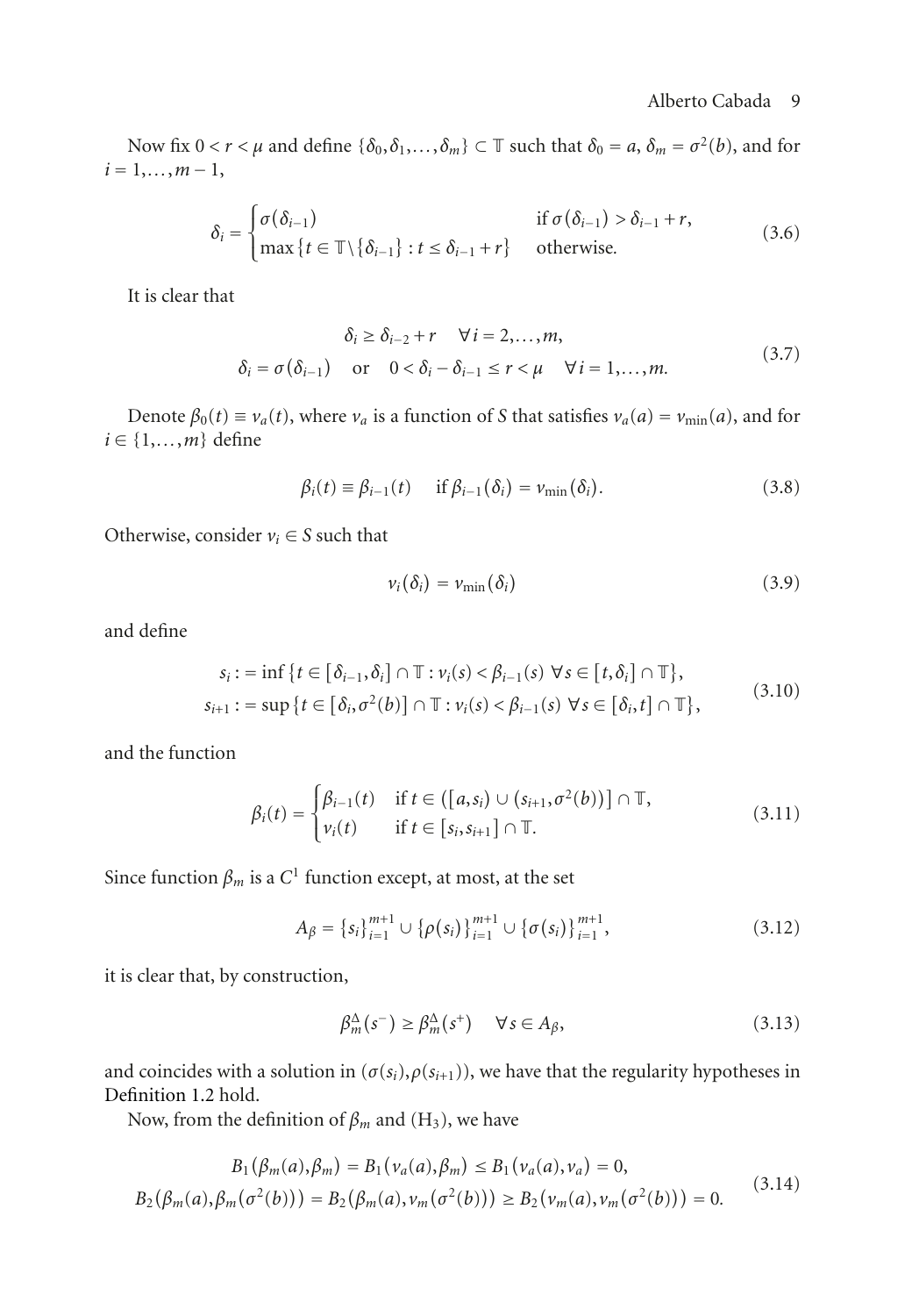Thus, we have that  $\beta_m$  is an upper solution of [\(1.3\)](#page-1-0), [\(1.4\)](#page-1-2), [\(1.10\)](#page-2-0). By [Theorem 2.4,](#page-7-1) there is a solution  $w_m$  of [\(1.3\)](#page-1-0), [\(1.4\)](#page-1-2), [\(1.10\)](#page-2-0) such that  $w_m \in [\alpha, \beta_m]$ . So, by the construction of *βm*,

$$
\nu_{\min}(\delta_i) \leq w_m(\delta_i) \leq \beta_m(\delta_i) = \nu_{\min}(\delta_i) \quad \forall i \in \{0, \dots, m\}.
$$
 (3.15)

Now, let  $t \in \mathbb{T} \setminus \{\delta_0, \ldots, \delta_m\}$ . By construction, we know that there is  $i \in \{1, \ldots, m\}$  such that  $t \in (\delta_{i-1}, \delta_i)$  with  $\delta_i - \delta_{i-1} \leq r$  (in other case  $\delta_i = \sigma(\delta_{i-1})$  and so  $(\delta_{i-1}, \delta_i) \cap \mathbb{T}$  is empty).

As a consequence, by [\(3.5\)](#page-7-2),

$$
\begin{aligned} \left| \, w_m(t) - v_{\min}(t) \, \right| &\leq \left| \, w_m(t) - w(\delta_i) \, \right| + \left| \, w_m(\delta_i) - v_{\min}(t) \, \right| \\ &= \left| \, w_m(t) - w_m(\delta_i) \, \right| + \left| \, v_{\min}(\delta_i) - v_{\min}(t) \, \right| < \varepsilon. \end{aligned} \tag{3.16}
$$

Then

$$
||w_m - v_{\min}||_{C(\mathbb{T})} < \varepsilon. \tag{3.17}
$$

As *<sup>ε</sup>* is arbitrary, by the compactness of *<sup>S</sup>* on *<sup>C</sup>*(T), we conclude that

$$
\nu_{\min} \in S. \tag{3.18}
$$

Analogous arguments show us that problem [\(1.3\)](#page-1-0), [\(1.4\)](#page-1-2), [\(1.10\)](#page-2-0) has a maximal solution  $v_{\text{max}} \in S$ .

### <span id="page-9-6"></span><span id="page-9-4"></span>**References**

- [1] F. M. Atici, A. Cabada, C. J. Chyan, and B. Kaymakçalan, *Nagumo type existence results for secondorder nonlinear dynamic BVPs*, Nonlinear Analysis **60** (2005), no. 2, 209–220.
- <span id="page-9-3"></span>[2] M. Bohner and A. Peterson, *Dynamic Equations on Time Scales. An Introduction with Applica* $tions$ , Birkhäuser, Massachusetts, 2001.
- <span id="page-9-9"></span>[3] H. Brezis, *Analyse fonctionnelle. Théorie et applications*, Collection Mathématiques Appliquées pour la Maîtrise, Masson, Paris, 1983.
- <span id="page-9-2"></span>[4] A. Cabada, *Extremal solutions for the difference φ-Laplacian problem with nonlinear functional boundary conditions*, Computers & Mathematics with Applications **42** (2001), no. 3–5, 593– 601.
- <span id="page-9-5"></span>[5] , *Extremal solutions and Green's functions of higher order periodic boundary value problems in time scales*, Journal of Mathematical Analysis and Applications **290** (2004), no. 1, 35–54.
- <span id="page-9-7"></span>[6] A. Cabada, P. Habets, and R. L. Pouso, *Optimal existence conditions for φ-Laplacian equations with upper and lower solutions in the reversed order*, Journal of Differential Equations **166** (2000), no. 2, 385–401.
- <span id="page-9-0"></span>[7] A. Cabada and V. Otero-Espinar, *Optimal existence results for nth order periodic boundary value difference equations*, Journal of Mathematical Analysis and Applications **247** (2000), no. 1, 67– 86.
- <span id="page-9-8"></span>[8] , *Existence and comparison results for difference <sup>φ</sup>-Laplacian boundary value problems with lower and upper solutions in reverse order*, Journal of Mathematical Analysis and Applications **267** (2002), no. 2, 501–521.
- <span id="page-9-1"></span>[9] A. Cabada, V. Otero-Espinar, and R. L. Pouso, *Existence and approximation of solutions for firstorder discontinuous difference equations with nonlinear global conditions in the presence of lower and upper solutions*, Computers & Mathematics with Applications **39** (2000), no. 1-2, 21–33.